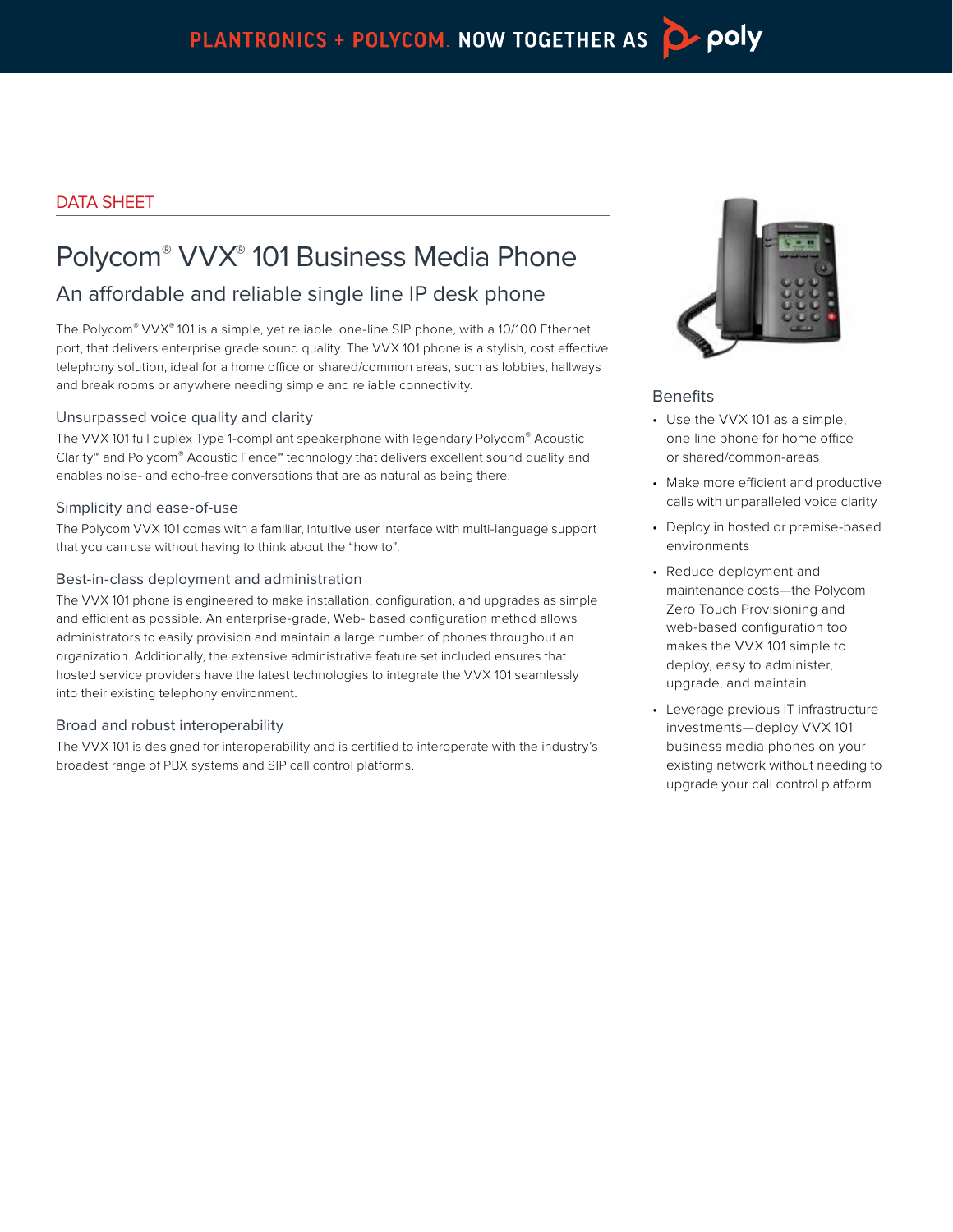# Polycom VVX 101 Specifications

#### User interface features

- 2.5 in Graphical LCD (132 x 64) resolution
- Voicemail support
- Reversible deskstand/wallmount
- Unicode UTF-8 character support. Multilingual user interface including Danish, Dutch, English (Canada/US/UK), French, German, Italian, Norwegian, Polish, Portuguese, Russian, Slovenian, Spanish, and Swedish

#### Feature keys

- 4 context-sensitive "soft" keys
- 2 line keys with bi-color (red/green) LED
- "Home" feature key
- 4-way navigation key cluster with center "Select" key
- 2 volume control keys
- Dedicated hold key
- Dedicated headset key
- Dedicated hands-free speakerphone key
- Dedicated microphone mute key

#### Audio features

- Polycom Acoustic Clarity™ technology providing full-duplex conversations, acoustic echo cancellation and background noise suppression
- Type 1 compliant (IEEE 1329 full duplex)
- Frequency response 150 Hz 7 kHz for hands-free speakerphone and optional headset mode
- Codecs: G.711 (A-law and μ-law), G.729AB, G.722
- Individual volume settings with visual feedback for each audio path
- Voice activity detection
- Comfort noise generation
- DTMF tone generation (RFC 2833 and in-band)
- Low-delay audio packet transmission
- Adaptive jitter buffers
- Packet loss concealment

#### Headset and handset compatibility

- Dedicated RJ-9 headset port
- Hearing aid compatibility to ITU-T P.370 and TIA 504A standards
- Compliant with ADA Section 508 Subpart B 1194.23 (all)
- Hearing aid compatible (HAC) handset for magnetic coupling to hearing aids
- Compatible with commercially-available TTY adapter equipment

#### Call handling features<sup>1</sup>

- 1 SIP identity (registration)
- Additional programmable line key
- Shared call/bridged line appearance
- Flexible line appearance (one or two line keys can be assigned for phone's registration)
- Distinctive incoming call treatment/call waiting
- Call timer and call waiting
- Call transfer, hold, divert (forward), pickup
- Called, calling, connected party information
- Local three-way audio conferencing
- One-touch speed dial, redial
- Remote missed call notification
- Do not disturb function
- Electronic hook switch capable
- Local configurable digit map/dial plan

#### Open application platform

- Supports Polycom Apps SDK and API for third- party business and personal applications
- Bundled with Polycom UC Software:
- Corporate Directory Access using LDAP
- Visual Conference Management

#### Network and provisioning

- SIP Protocol Support
- SDP
- IETF SIP (RFC 3261 and companion RFCs)
- Single 10/100Base-TX port
- Manual or dynamic host configuration protocol (DHCP) network setup
- Time and date synchronization using SNTP
- FTP/FTPS/TFTP/HTTP/HTTPS server-based central provisioning for mass deployments
- Provisioning and call server redundancy supported QoS Support – IEEE 802.1p/Q tagging (VLAN), Layer 3 TOS, and DHCP
- VLAN CDP, DHCP VLAN discovery, LLDP-MED for VLAN discovery
- Network Address Translation (NAT)– support for static configuration and "Keep-Alive" SIP signaling
- RTCP and RTP support
- Event logging
- Syslog
- Hardware diagnostics
- Status and statistics reporting
- TCP
- UDP
- DNS-SRV

#### Security

- 802.1X Authentication and EAPOL
- Media encryption via SRTP
- Transport Layer Security (TLS)
- Encrypted configuration files
- Digest authentication
- Password login
- Support for URL syntax with password for boot server address
- HTTPS secure provisioning
- Support for signed software executables

#### Power

- Built-in auto sensing IEEE 802.3af Power over Ethernet (Class 1)
- External Universal AC Adapter (optional, 12V 6W DC)

#### Approvals

- FCC Part 15 (CFR 47) Class B
- ICES-003 Class B
- EN55022 Class B
- CISPR22 Class B
- VCCI Class B
- EN55024
- EN61000-3-2; EN61000-3-3

• CAN/CSA C22.2 No 60950-1

• Relative humidity: 5% to 95%,

noncondensing

• Temperature: 0 to 40°C (+32 to 104°F)

- NZ Telepermit
- UAE TRA
- Australia RCM
- ROHS compliant
- ICASA • CITC

• ANATEL • Customs Union

• EN 60950-1 • IEC 60950-1 • AS/NZS 60950-1 Operating conditions

• KCC • TAA Safety • UL 60950-1 • CE Mark